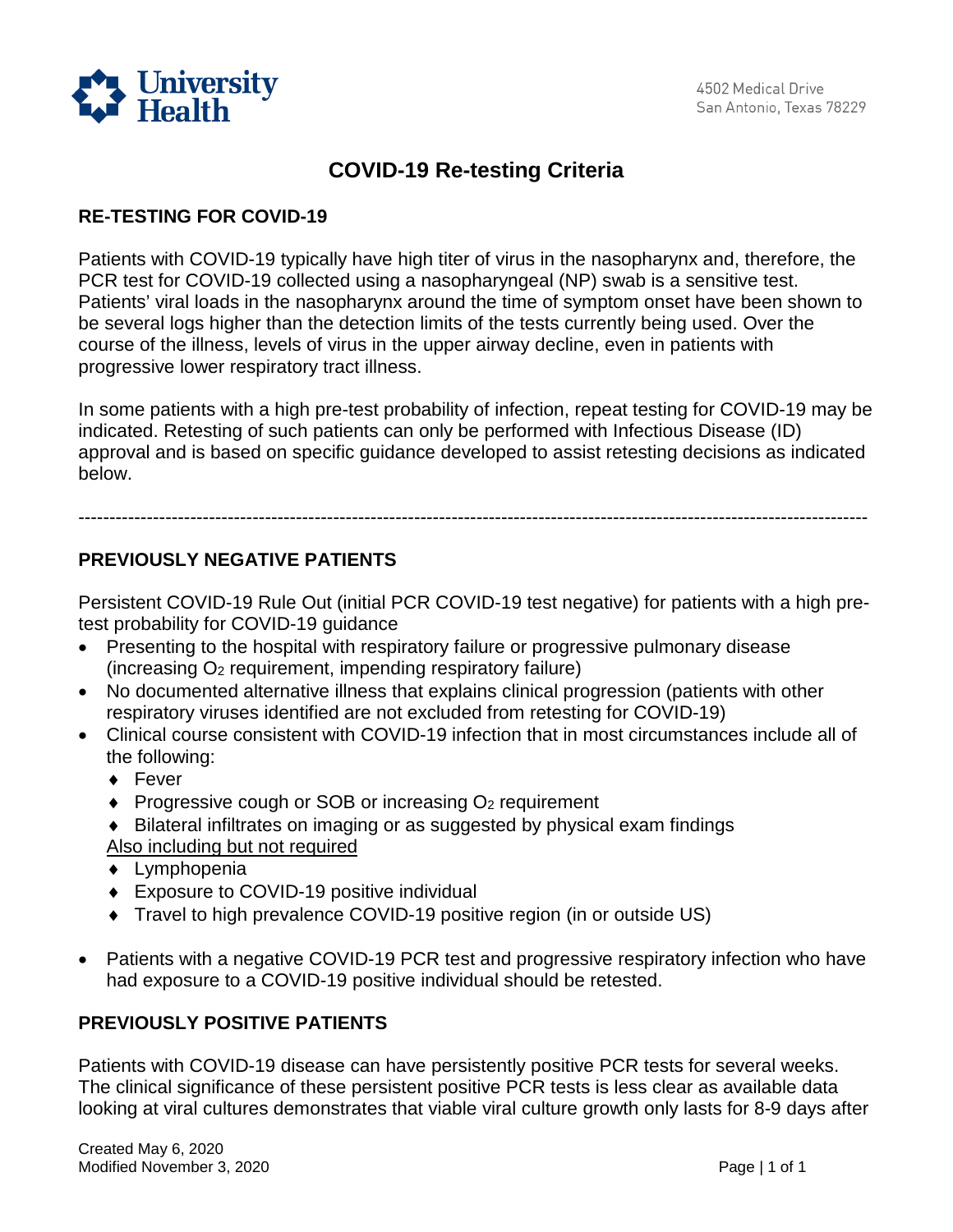

symptom onset. Based on these data, clinical endpoints should be used whenever possible. CDC includes the use of clinical endpoints for clinical management and discontinuation of transmission based isolation precautions.

 positive PCR tests within shorter time frames. Repeat testing in a previously positive patient is currently indicated if required for transfer to a non-COVID unit within the hospital (e.g. Reeves Rehab) or if required for discharge to a congregate setting (e.g. skilled nursing facility, assisted living, group home). Repeat testing should occur at least 14 days after symptom onset given the high likelihood of persistently

 **Confirmed COVID-19** guidance. For scheduling elective procedures in patients with a prior positive COVID-19 test over 90 days ago, repeat direct viral testing should be performed similar to patients who have never had a prior positive test as per the **[Rescheduling Elective Procedures for Patients with Lab-](https://www.universityhealthsystem.com/~/media/files/pdf/covid-19/rescheduling-elective-procedures-for-patients-with-lab-confirmed-covid-19-bja.pdf?la=en)**

## **COVID-19 TESTING GUIDELINES IN EPIC**

In order to improve diagnostic stewardship with SARS-CoV-2 PCR testing for screening and evaluating patients for COVID-19 disease, the following electronic interventions have been implemented in Epic:

- • Only **one** COVID PCR test may be ordered within a 24 hour period.
	- for asymptomatic patients undergoing select procedures or as part of the inpatient ♦ If a patient has symptoms compatible with COVID-19 disease, then select the **Patient Under Investigation (PUI) order**. Otherwise, place the **screening order**  admission process.
- If a patient has a **negative** COVID PCR test within the previous 24 hours, then a repeat test cannot be ordered.
- If a patient has a **positive** COVID PCR test within the previous 90 days, then a repeat test cannot be ordered.
	- patients with COVID-19 disease can have persistently positive PCR tests for several weeks after symptom onset but are no longer infectious. See ♦ Re-testing previously positive patients is not indicated and should be avoided as aforementioned **COVID-19 Re-testing Criteria** for additional guidance.

If a patient meets one of the scenarios outlined above, then an electronic reminder will prompt the ordering provider to remove the order.

Providers with questions regarding SARS-CoV-2 PCR testing restrictions may contact the UHS Microbiology Laboratory at 210-358-2825.